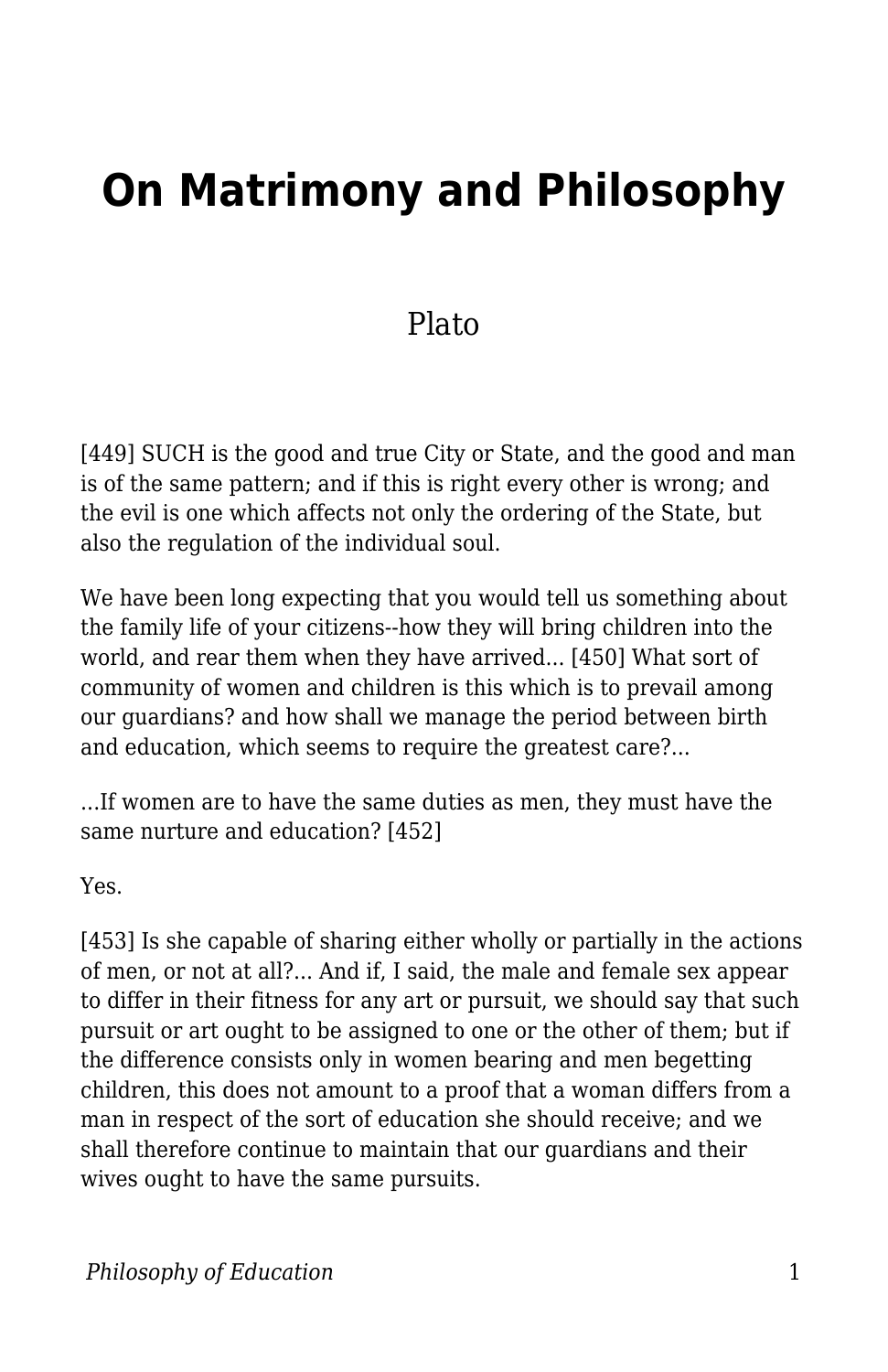Very true, he said.

Next, we shall ask our opponent how... [455] the nature of a woman differs from that of a man?... Let us say to him: Come now, and we will ask you a question:--when you spoke of a nature gifted or not gifted in any respect, did you mean to say that one man will acquire a thing easily, another with difficulty; a little learning will lead the one to discover a great deal; whereas the other, after much study and application, no sooner learns than he forgets; ... -would not these be the sort of differences which distinguish the man gifted by nature from the one who is ungifted?

No one will deny that...

Then one woman will have the temper of a guardian, and another not. Was not the selection of the male guardians determined by differences of this sort?

Yes.

Men and women alike possess the qualities which make a guardian; they differ only in their comparative strength or weakness.

Obviously.

And those women who have such qualities are to be selected as the companions and colleagues of men who have similar qualities and whom they resemble in capacity and in character?

Very true.

And ought not the same natures to have the same pursuits?

They ought....

Would you say that all men are equal in excellence, or is one man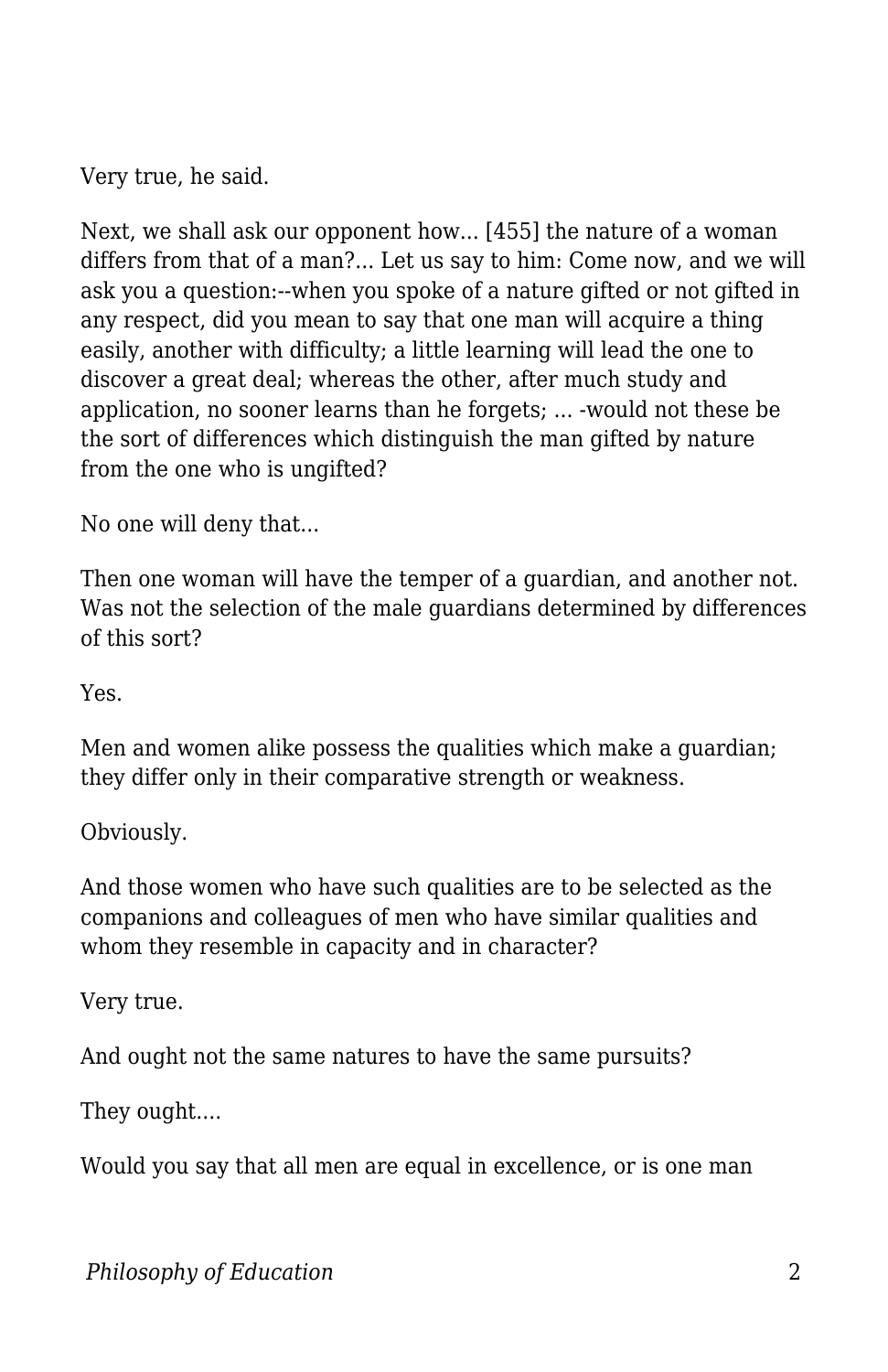better than another?

The latter.

And can there be anything better for the interests of the State than that the men and women of a State should be as good as possible?

There can be nothing better. [457]...

Then let the wives of our guardians strip, for their virtue will be their robe, and let them share in the toils of war and the defence of their country; only in the distribution of labours the lighter are to be assigned to the women, who are the weaker natures, but in other respects their duties are to be the same...

...'The wives of our guardians are to be common, and their children are to be common, and no parent is to know his own child, nor any child his parent.'...[458] ...they must live in common houses and meet at common meals, None of them will have anything specially his or her own; they will be together, and will be brought up together, and will associate at gymnastic exercises...in a city of the blessed, licentiousness is an unholy thing which the rulers will forbid.

Yes, he said, and it ought not to be permitted...[459]

...I see in your house dogs for hunting, and of the nobler sort of birds not a few. Now, I beseech you, do tell me, have you ever attended to their pairing and breeding? ...do you breed from them all indifferently, or do you take care to breed from the best only?

From the best...

Good heavens! my dear friend, I said, what consummate skill will our rulers need if the same principle holds of the human species! ...our rulers will find a considerable dose of falsehood and deceit necessary for the good of their subjects: we were saying that the use of all these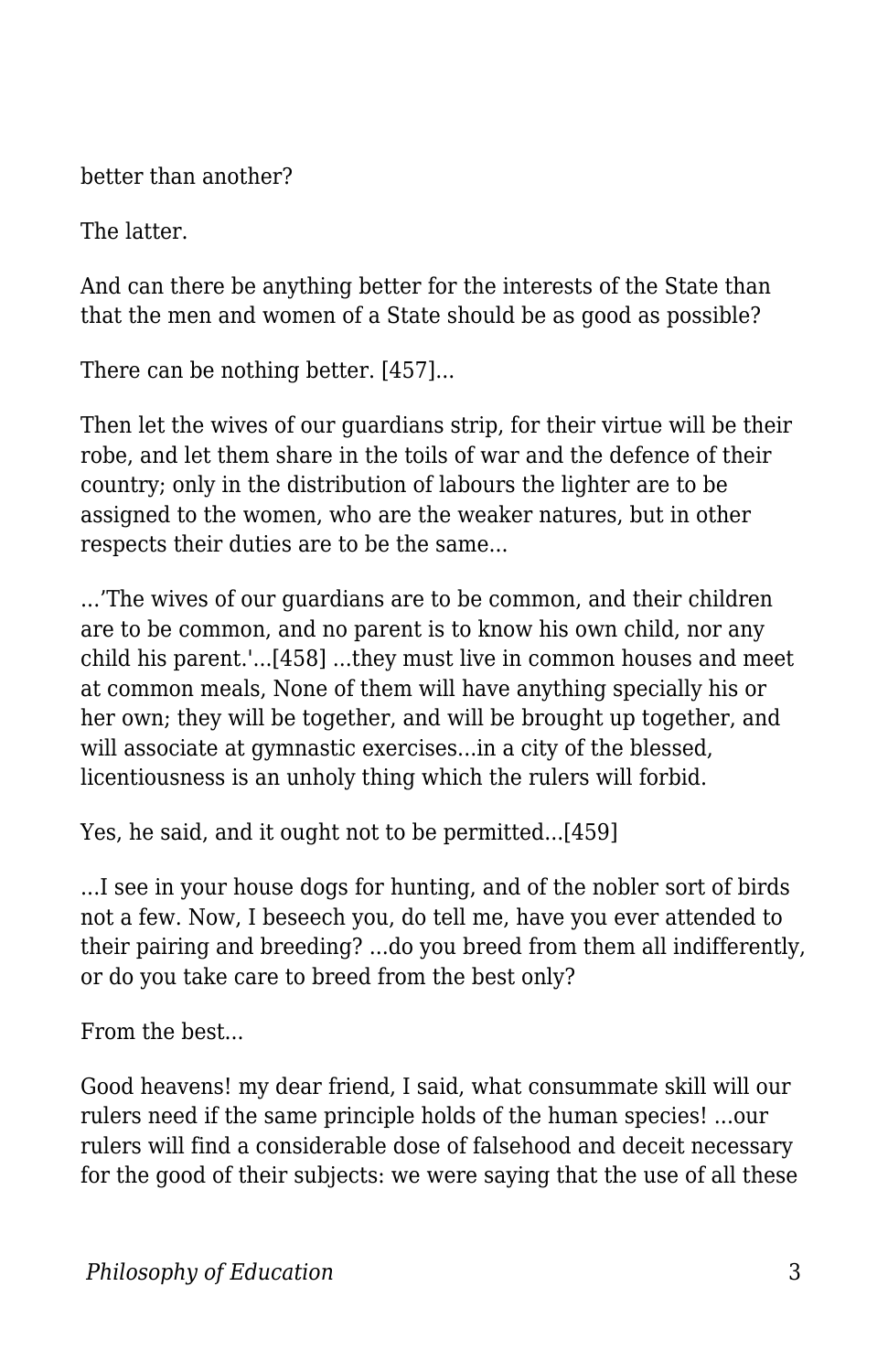things regarded as medicines might be of advantage.

And we were very right.

Why, I said, the principle has been already laid down that the best of either sex should be united with the best as often, and the inferior with the inferior, as seldom as possible; and that they should rear the offspring of the one sort of union, but not of the other, if the flock is to be maintained in first-rate condition. Now these goings on must be a secret which the rulers only know, or there will be a further danger of our herd, as the guardians may be termed, breaking out into rebellion.

Very true.

Had we not better appoint certain festivals at which we will bring together the brides and bridegrooms, [460] ...to preserve the average of population?...

Certainly, he replied.

We shall have to invent some ingenious kind of lots which the less worthy may draw on each occasion of our bringing them together, and then they will accuse their own ill-luck and not the rulers.

To be sure, he said...

The proper officers will take the offspring of the good parents to the pen or fold, and there they will deposit them with certain nurses who dwell in a separate quarter; but the offspring of the inferior, or of the better when they chance to be deformed, will be put away in some mysterious, unknown place, as they should be.

Yes, he said, that must be done if the breed of the guardians is to be kept pure.

They will provide for their nurture, and will bring the mothers to the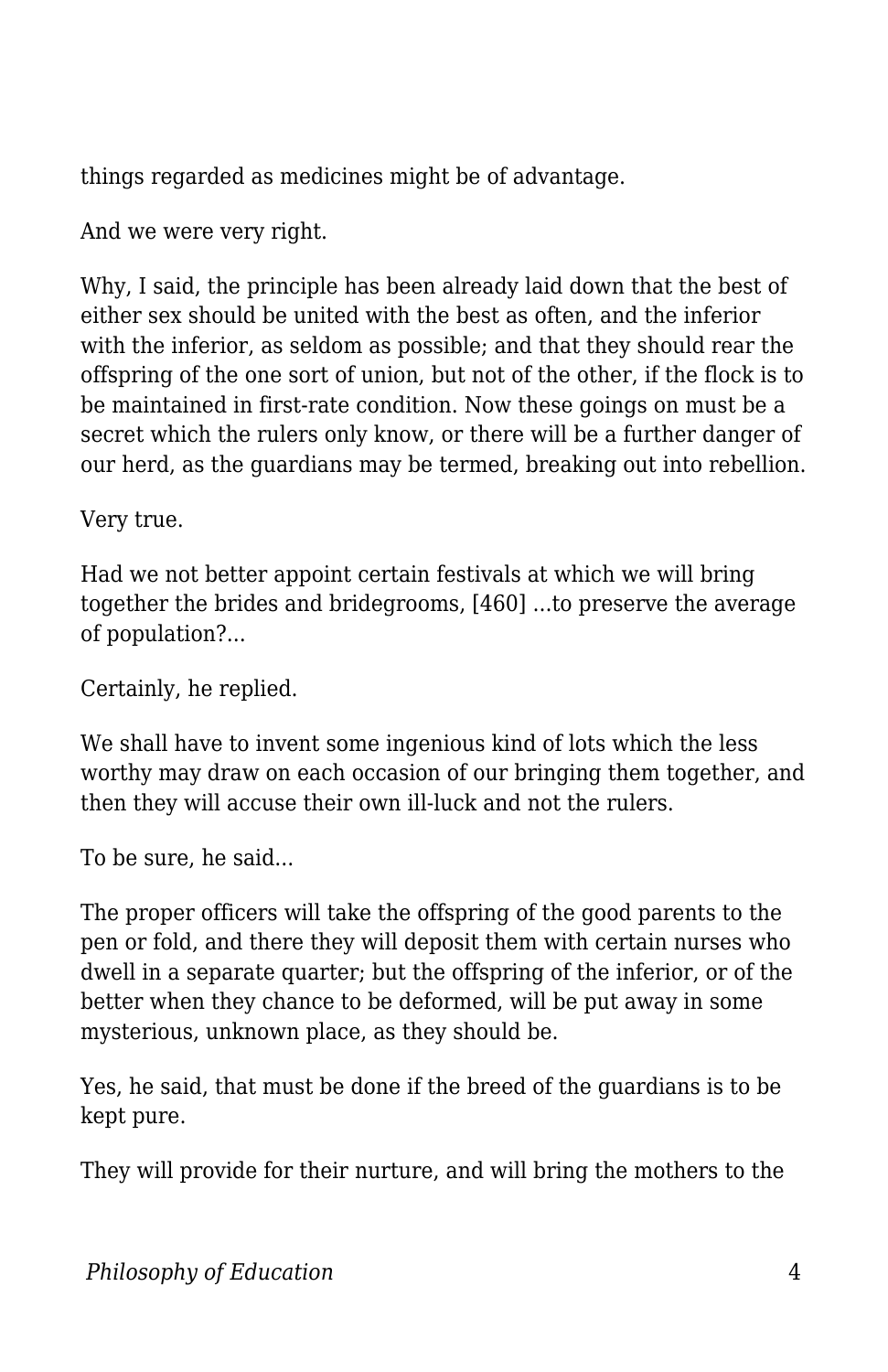fold when they are full of milk, taking the greatest possible care that no mother recognizes her own child... [462] ...the bridegroom who was then married will call the male children who are born in the seventh and ten month afterwards his sons, and the female children his daughters, and they will call him father, and he will call their children his grandchildren, and they will call the elder generation grandfathers and grandmothers. All who were begotten at the time when their fathers and mothers came together will be called their brothers and sisters, and these, as I was saying, will be forbidden to intermarry...

...Is not that the best-ordered State in which the greatest number of persons apply the terms `mine' and `not mine' in the same way to the same thing?

Quite true... [464]

...Then the community of wives and children among our citizens is clearly the source of the greatest good to the State?

Certainly.

And this agrees with the other principle which we were affirming,- that the guardians were not to have houses or lands or any other property; their pay was to be their food, which they were to receive from the other citizens, and they were to have no private expenses; for we intended them to preserve their true character of guardians.

Right, he replied.

Both the community of property and the community of families, as I am saying, tend to make them more truly guardians; they will not tear the city in pieces by differing about `mine' and `not mine;' each man dragging any acquisition which he has made into a separate house of his own, where he has a separate wife and children and private pleasures and pains; but all will be affected as far as may be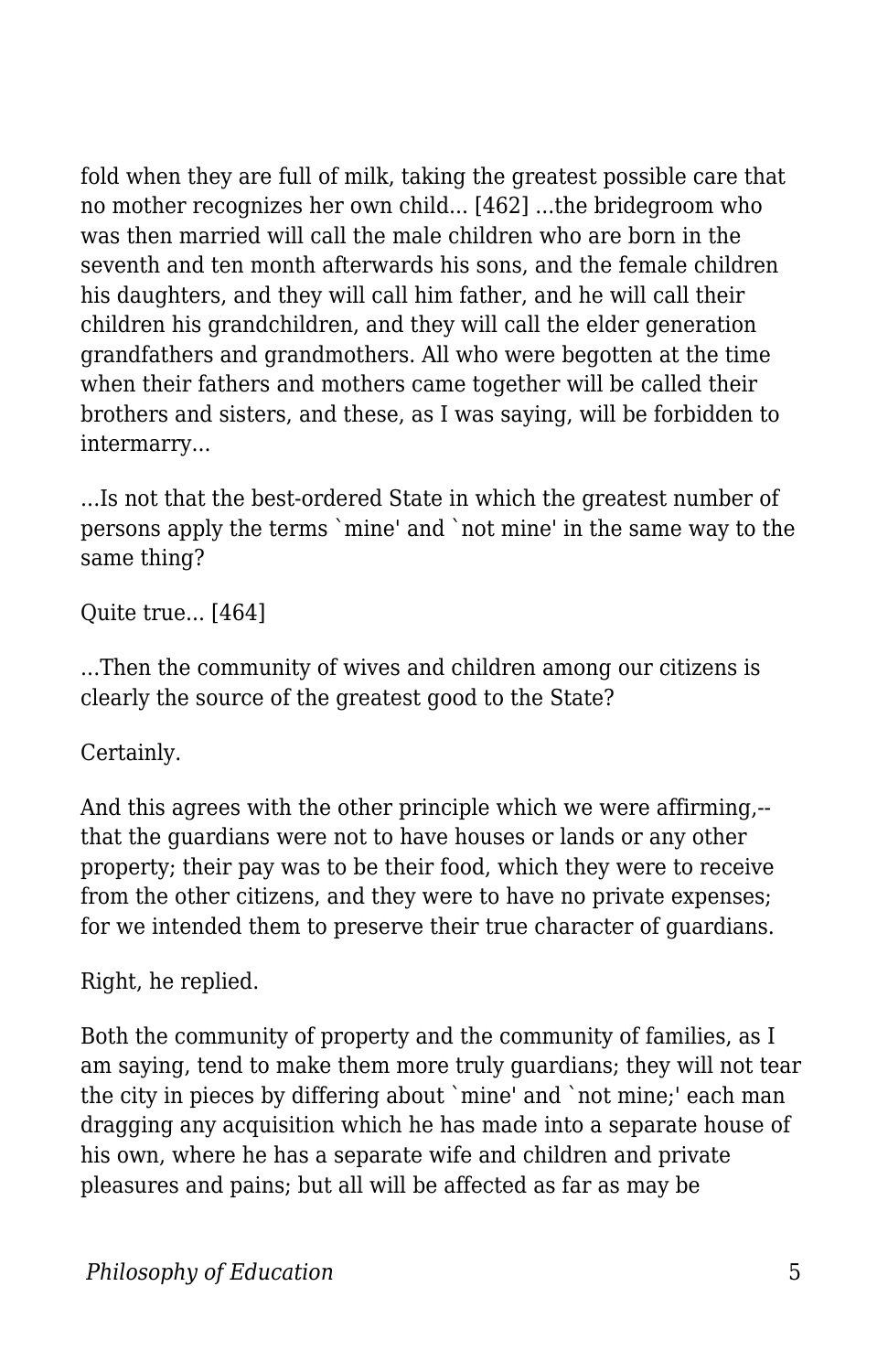by the same pleasures and pains because they are all of one opinion about what is near and dear to them, and therefore they all tend towards a common end.

Certainly, he replied.

And as they have nothing but their persons which they can call their own, suits and complaints will have no existence among them; they will be delivered from all those quarrels of which money or children or relations are the occasion.

```
Of course they will... [466]
```
You agree then, I said, that men and women are to have a common way of life such as we have described--common education, common children; and they are to watch over the citizens in common whether abiding in the city or going out to war; they are to keep watch together, and to hunt together like dogs; and always and in all things, as far as they are able, women are to share with the men? And in so doing they will do what is best, and will not violate, but preserve the natural relation of the sexes.

I agree with you, he replied... [468]

...I should be inclined to propose that the soldier who leaves his rank or throws away his arms, or is guilty of any other act of cowardice, should be degraded into the rank of a husbandman or artisan. What do you think?

By all means, I should say...

But the hero who has distinguished himself, what shall be done to him? In the first place, he shall receive honour in the army from his youthful comrades; every one of them in succession shall crown him. What do you say?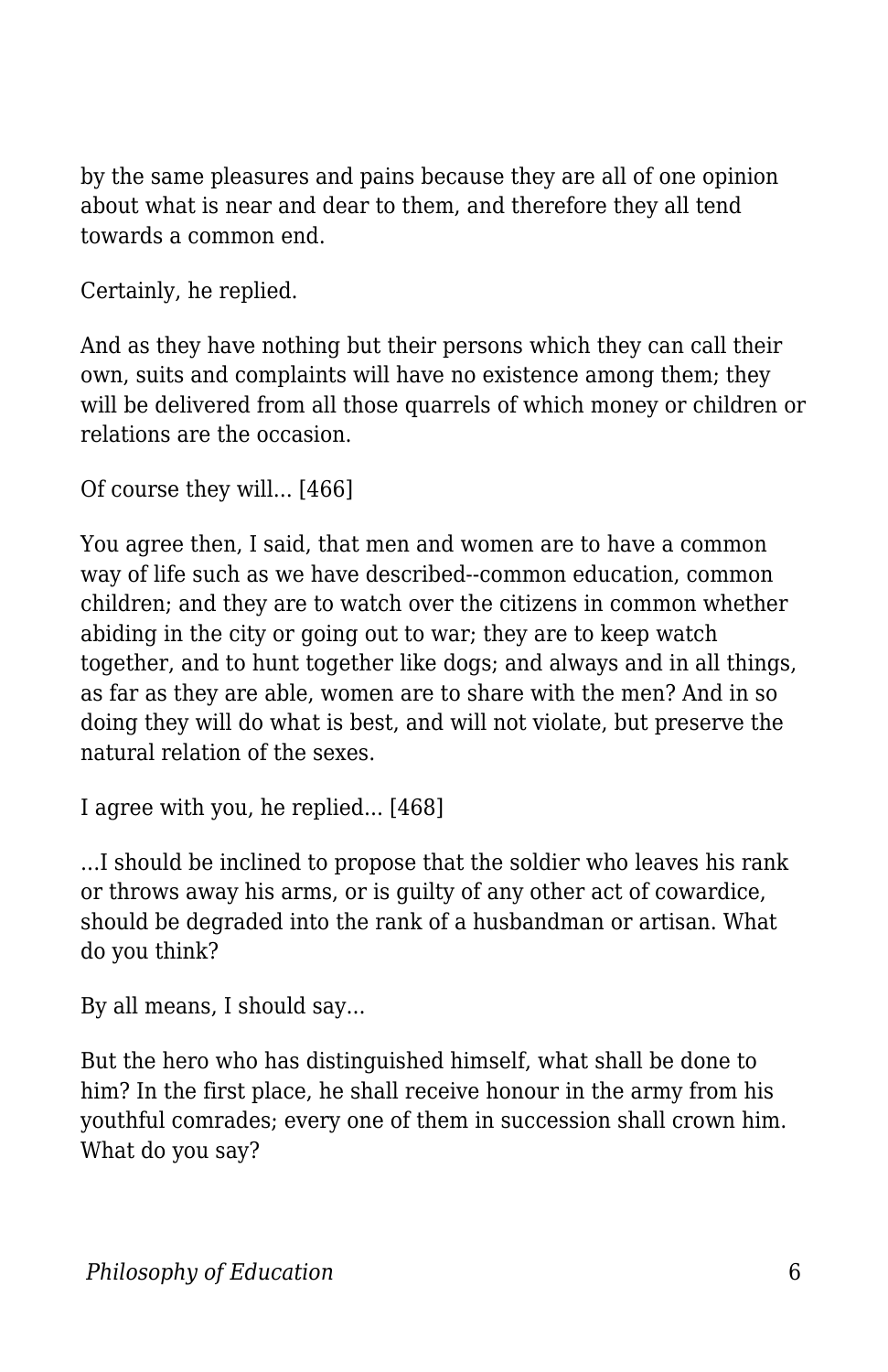I approve...

...the brave man is to have more wives than others has been already determined: and he is to have first choices in such matters more than others, in order that he may have as many children as possible?

Agreed.

But still I must say, Socrates, that if you are allowed to go on in this way you will entirely forget the other question which at the commencement of this discussion you thrust aside:-- Is such an order of things possible, and how, if at all? ...[472]

We are enquiring into the nature of absolute justice and into the character of the perfectly just, and into injustice and the perfectly unjust, that we might have an ideal. We were to look at these in order that we might judge of our own happiness and unhappiness according to the standard which they exhibited and the degree in which we resembled them, but not with any view of showing that they could exist in fact.

True, he said.

Would a painter be any the worse because, after having delineated with consummate art an ideal of a perfectly beautiful man, he was unable to show that any such man could ever have existed?

He would be none the worse.

Well, and were we not creating an ideal of a perfect State?

To be sure.

And is our theory a worse theory because we are unable to prove the possibility of a city being ordered in the manner described?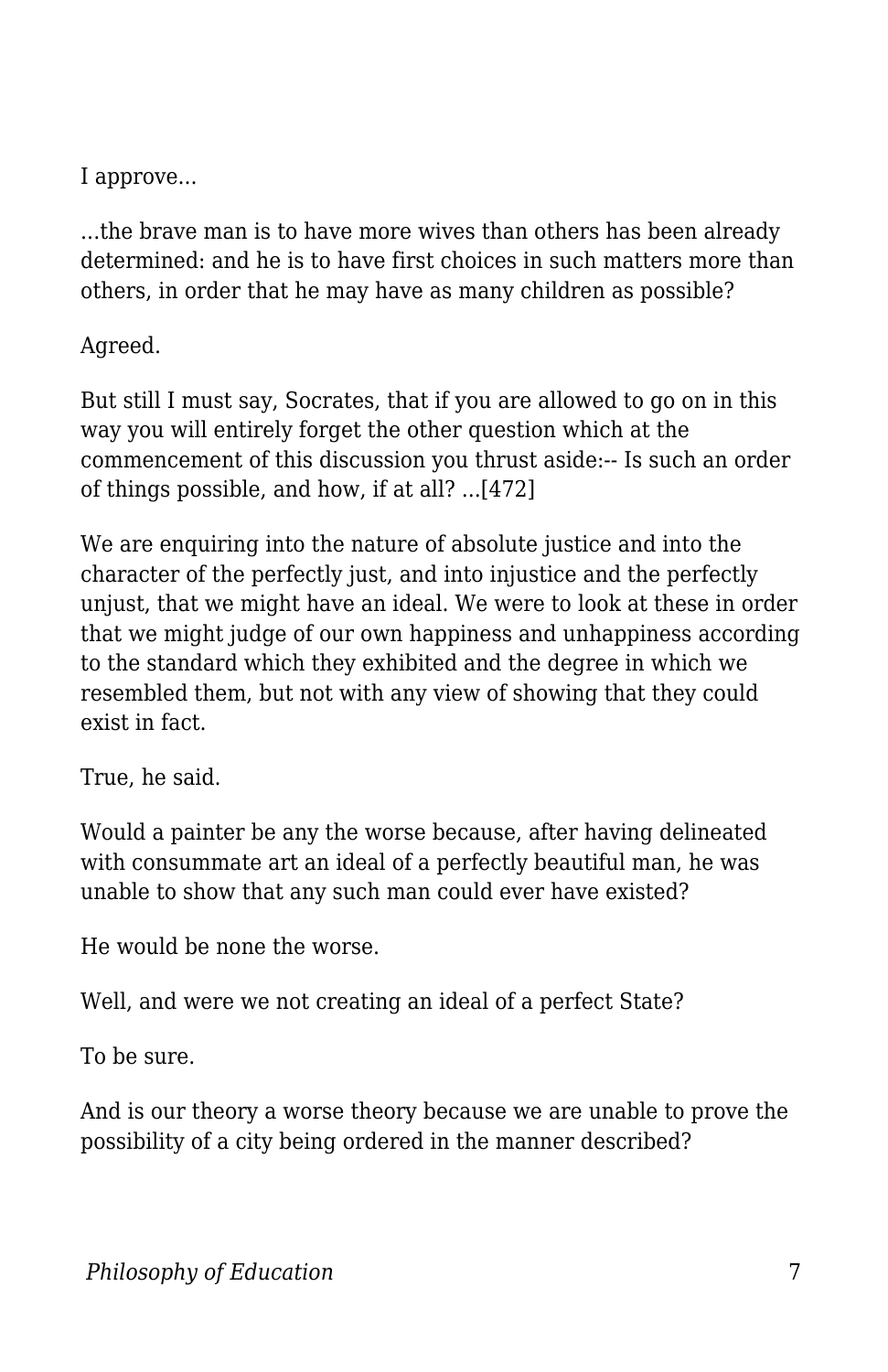Surely not, he replied.

That is the truth, I said. But if, at your request, I am to try and show how and under what conditions the possibility is highest, I must ask you, having this in view, to repeat your former admissions.

What admissions?

[473] I want to know whether ideals are ever fully realised in language? Does not the word express more than the fact, and must not the actual, whatever a man may think, always, in the nature of things, fall short of the truth? What do you say?

I agree.

Then you must not insist on my proving that the actual State will in every respect coincide with the ideal: if we are only able to discover how a city may be governed nearly as we proposed, you will admit that we have discovered the possibility which you demand; and will be contented. I am sure that I should be contented--will not you?

Yes, I will.

Let me next endeavour to show what is that fault in States which is the cause of their present maladministration, and what is the least change which will enable a State to pass into the truer form; and let the change, if possible, be of one thing only, or if not, of two; at any rate, let the changes be as few and slight as possible.

Certainly, he replied.

I think, I said, that there might be a reform of the State if only one change were made, which is not a slight or easy though still a possible one.

What is it? he said.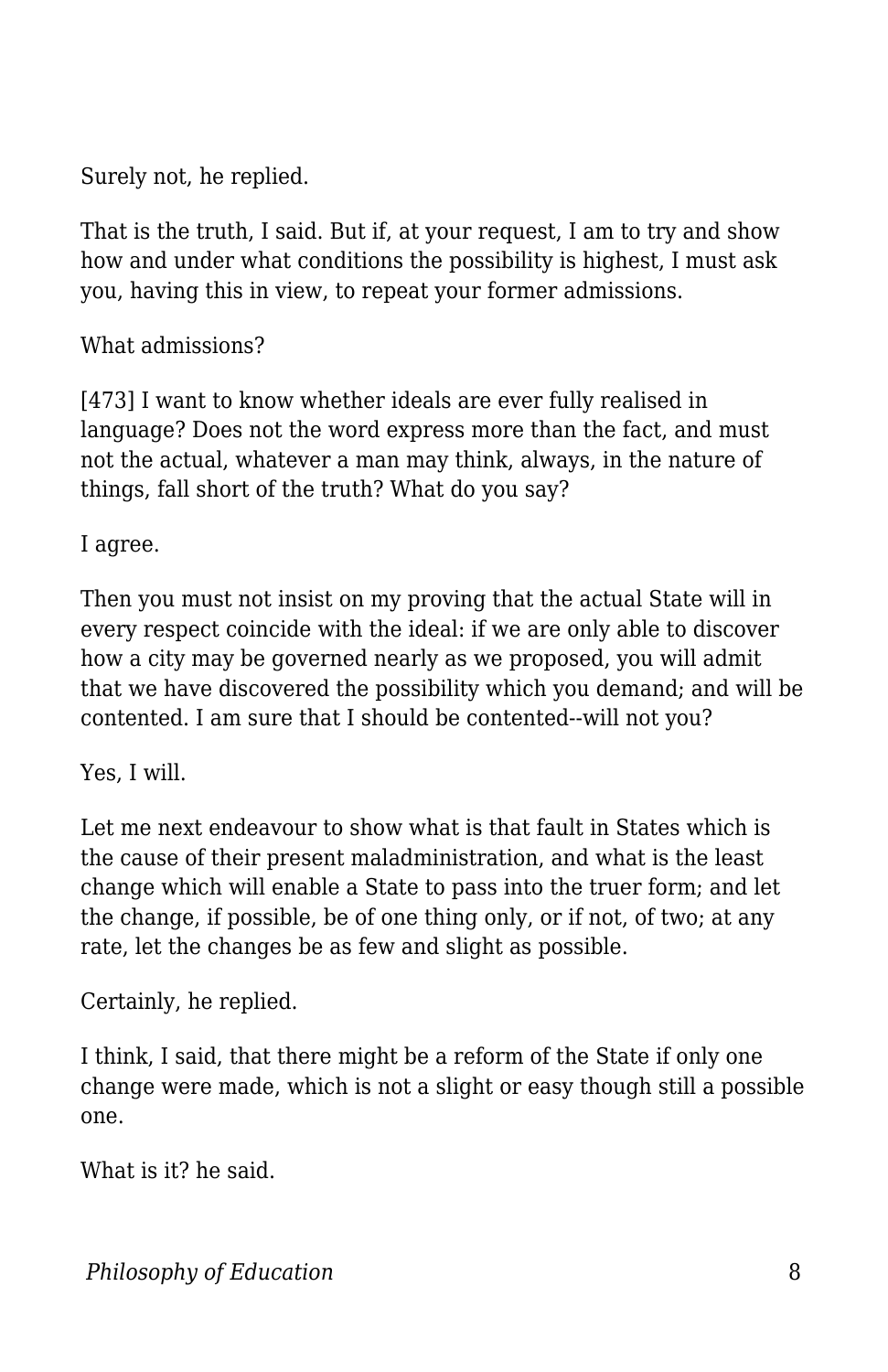Now then, I said, I go to meet that which I liken to the greatest of the waves; yet shall the word be spoken, even though the wave break and drown me in laughter and dishonour; and do you mark my words.

## Proceed.

I said: Until philosophers are kings, or the kings and princes of this world have the spirit and power of philosophy, and political greatness and wisdom meet in one, and those commoner natures who pursue either to the exclusion of the other are compelled to stand aside, cities will never have rest from their evils,--nor the human race, as I believe,--and then only will this our State have a possibility of life and behold the light of day. Such was the thought, my dear Glaucon, which I would fain have uttered if it had not seemed too extravagant; for to be convinced that in no other State can there be happiness private or public is indeed a hard thing.

Socrates, what do you mean? I would have you consider that the word which you have uttered is one at which numerous persons, and very respectable persons too, [474] in a figure pulling off their coats all in a moment, and seizing any weapon that comes to hand, will run at you might and main, before you know where you are, intending to do heaven knows what; and if you don't prepare an answer, and put yourself in motion, you will be prepared by their fine wits,' and no mistake.

You got me into the scrape, I said.

And I was quite right; however, I will do all I can to get you out of it; but I can only give you good-will and good advice, and, perhaps, I may be able to fit answers to your questions better than another-- that is all. And now, having such an auxiliary, you must do your best to show the unbelievers that you are right.

I ought to try, I said, since you offer me such invaluable assistance. And I think that, if there is to be a chance of our escaping, we must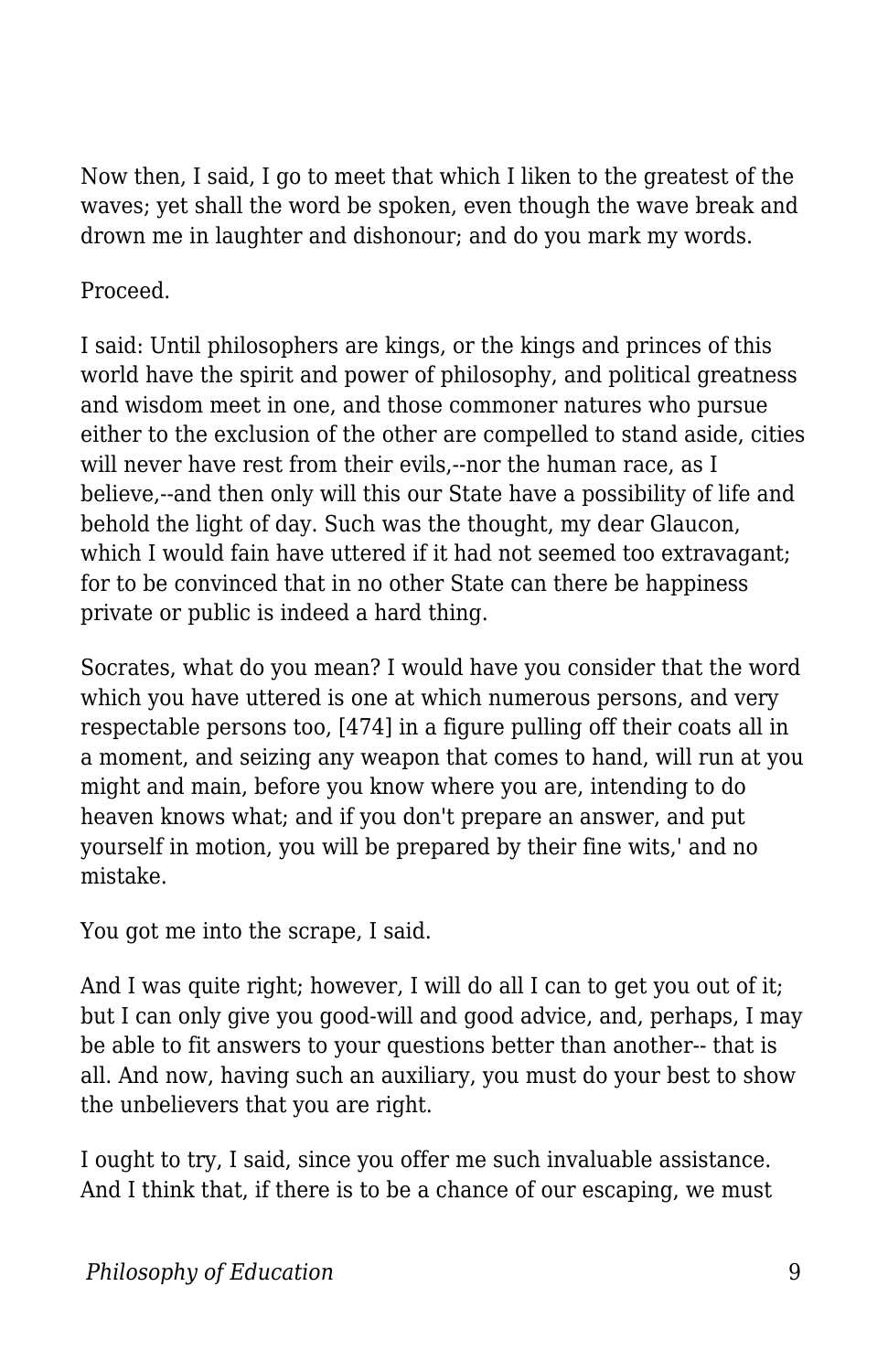explain to them whom we mean when we say that philosophers are to rule in the State; then we shall be able to defend ourselves: There will be discovered to be some natures who ought to study philosophy and to be leaders in the State; and others who are not born to be philosophers, and are meant to be followers rather than leaders.

Then now for a definition, he said.

Follow me, I said, and I hope that I may in some way or other be able to give you a satisfactory explanation.

Proceed... [475]

...May we not say of the philosopher that he is a lover, not of a part of wisdom only, but of the whole?

Yes, of the whole.

And he who dislikes learnings, especially in youth, when he has no power of judging what is good and what is not, such an one we maintain not to be a philosopher or a lover of knowledge, just as he who refuses his food is not hungry, and may be said to have a bad appetite and not a good one?

Very true, he said.

Whereas he who has a taste for every sort of knowledge and who is curious to learn and is never satisfied, may be justly termed a philosopher? Am I not right?

Glaucon said: If curiosity makes a philosopher, you will find many a strange being will have a title to the name...

...He said: Who then are the true philosophers?

Those, I said, who are lovers of the vision of truth.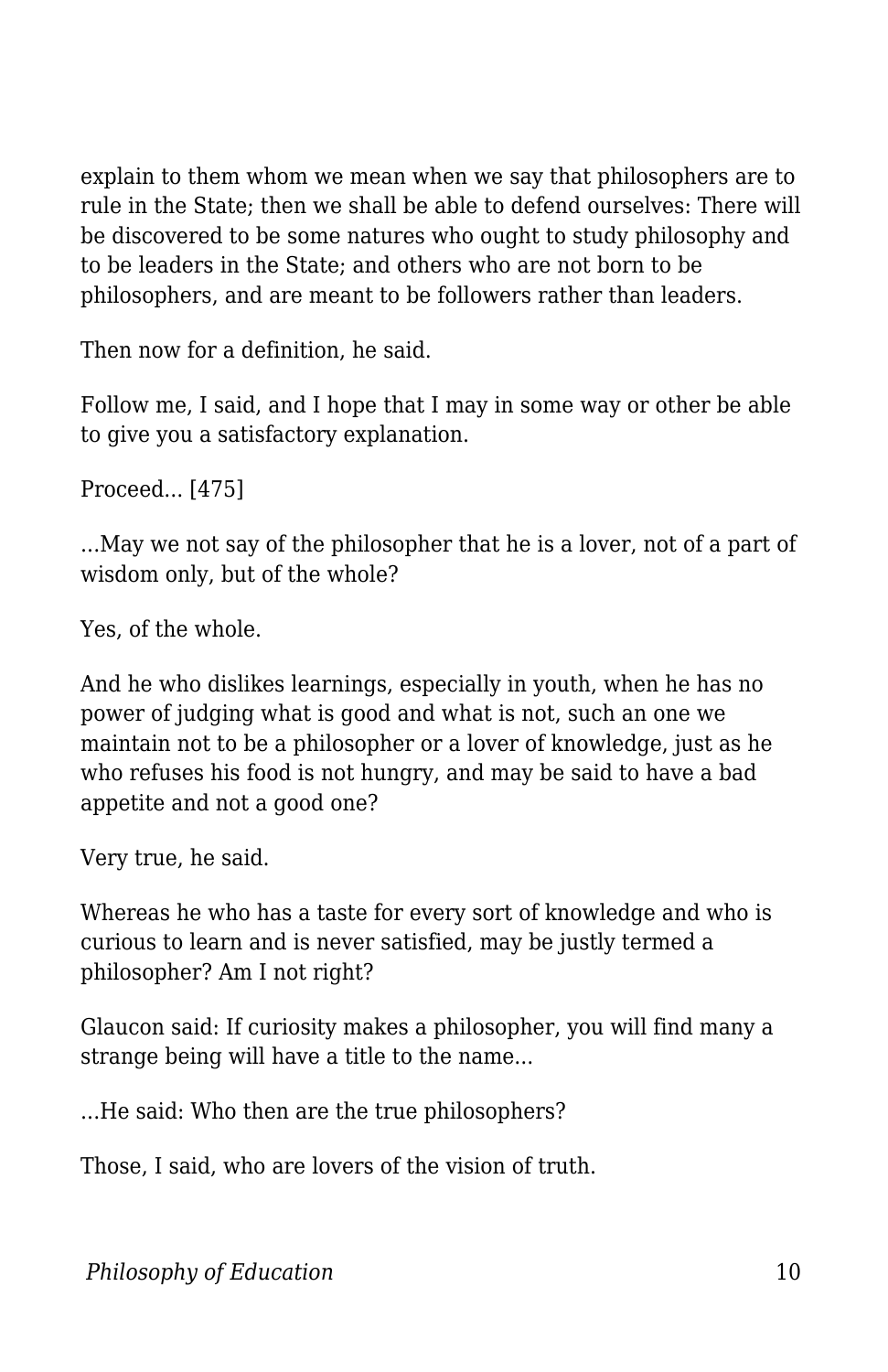That is also good, he said; but I should like to know what you mean?... [476]

And this is the distinction which I draw between the sight-loving, artloving, practical class and those of whom I am speaking, and who are alone worthy of the name of philosophers.

How do you distinguish them? he said.

The lovers of sounds and sights, I replied, are, as I conceive, fond of fine tones and colours and forms and all the artificial products that are made out of them, but their mind is incapable of seeing or loving absolute beauty.

True, he replied...

But take the case of the other, who recognises the existence of absolute beauty and is able to distinguish the idea from the objects which participate in the idea, neither putting the objects in the place of the idea nor the idea in the place of the objects-- is he a dreamer, or is he awake?

He is wide awake.

And may we not say that the mind of the one who knows has knowledge, and that the mind of the other, who opines only, has opinion

Certainly... [477]

Then opinion and knowledge have to do with different kinds of matter corresponding to this difference of faculties?

Yes.

And knowledge is relative to being and knows being...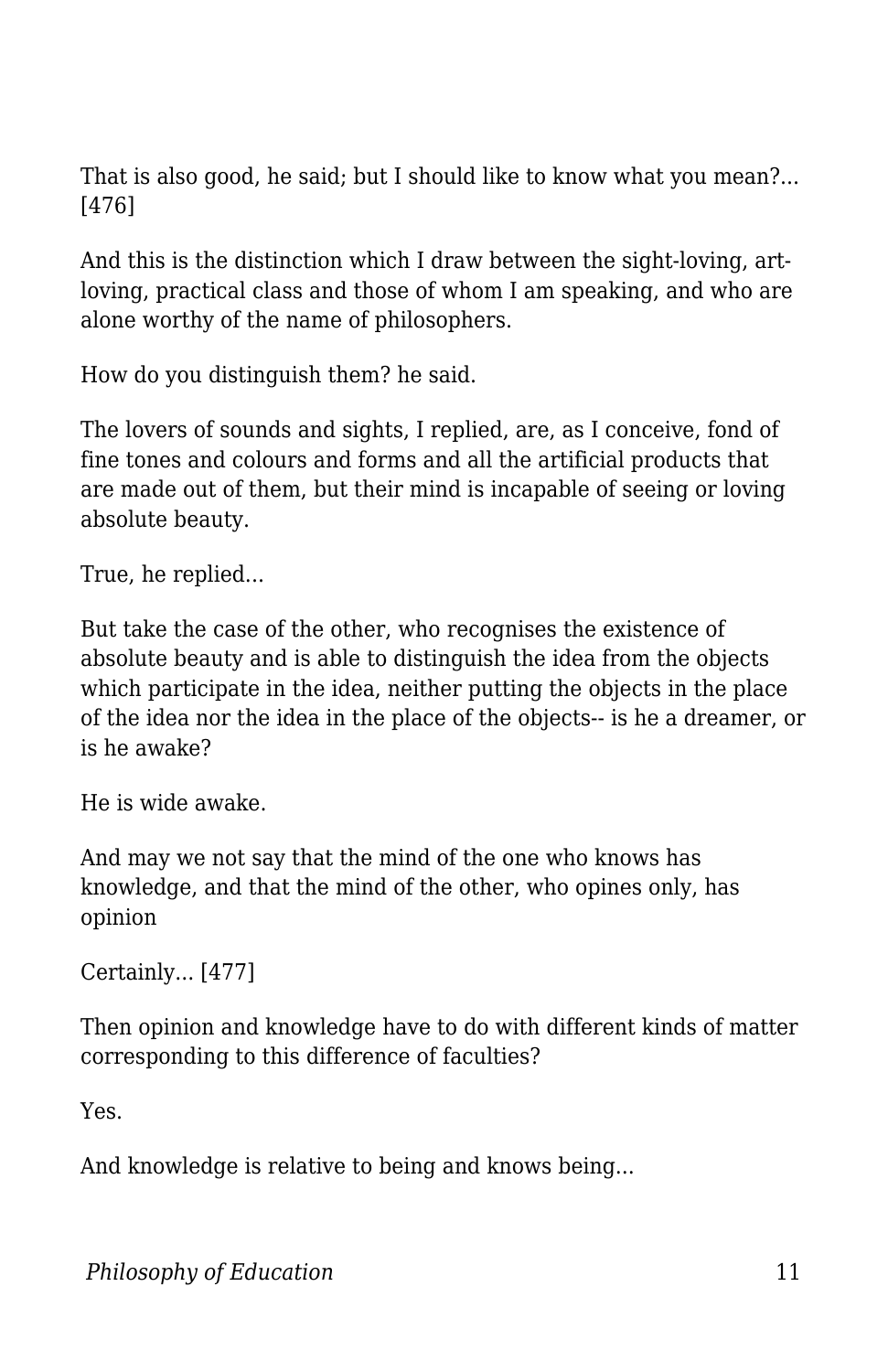...Would you say that knowledge is a faculty, or in what class would you

place it?

Certainly knowledge is a faculty, and the mightiest of all faculties.

And is opinion also a faculty?

Certainly, he said; for opinion is that with which we are able to form an opinion... [478]

Then knowledge and opinion having distinct powers have also distinct spheres or subject-matters?

That is certain.

Being is the sphere or subject-matter of knowledge, and knowledge is to know the nature of being?

Yes...

Of not-being, ignorance was assumed to be the necessary correlative; of being, knowledge?

True, he said.

Then opinion is not concerned either with being or with not-being?

Not with either.

And can therefore neither be ignorance nor knowledge?

That seems to be true...

Then I suppose that opinion appears to you to be darker than knowledge, but lighter than ignorance?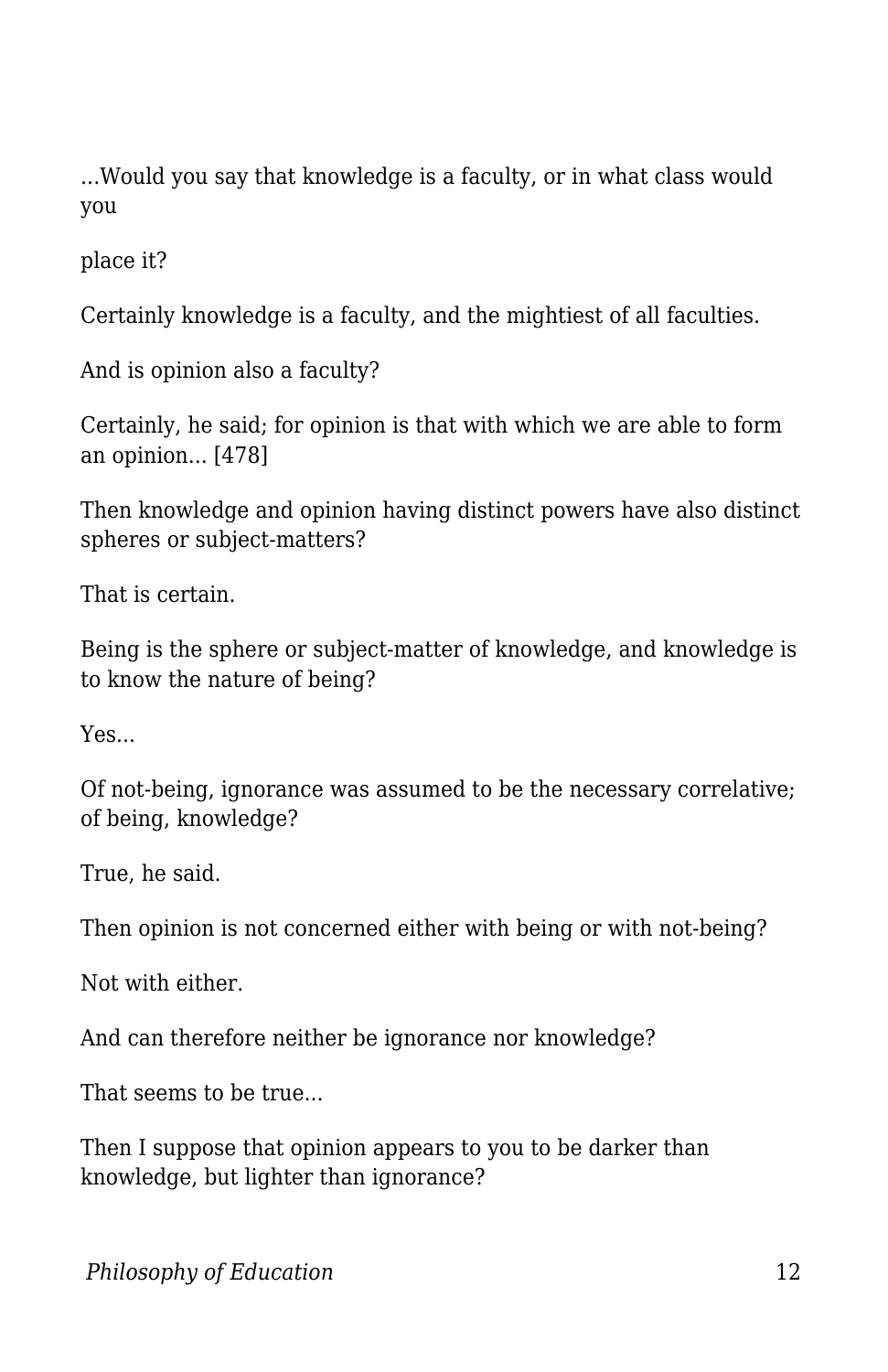Both; and in no small degree... [479]

Thus then we seem to have discovered that the many ideas which the multitude entertain about the beautiful and about all other things are tossing about in some region which is halfway between pure being and pure not-being?

We have...

Then those who see the many beautiful, and who yet neither see absolute beauty, nor can follow any guide who points the way thither; who see the many just, and not absolute justice, and the like,-- such persons may be said to have opinion but not knowledge?

That is certain.

But those who see the absolute and eternal and immutable may be said to know, and not to have opinion only?

Neither can that be denied.

The one loves and embraces the subjects of knowledge, the other those of opinion?... [480] Shall we then be guilty of any impropriety in calling them lovers of opinion rather than lovers of wisdom, and will they be very angry with us for thus describing them?

I shall tell them not to be angry; no man should be angry at what is true.

But those who love the truth in each thing are to be called lovers of wisdom and not lovers of opinion.

Assuredly.